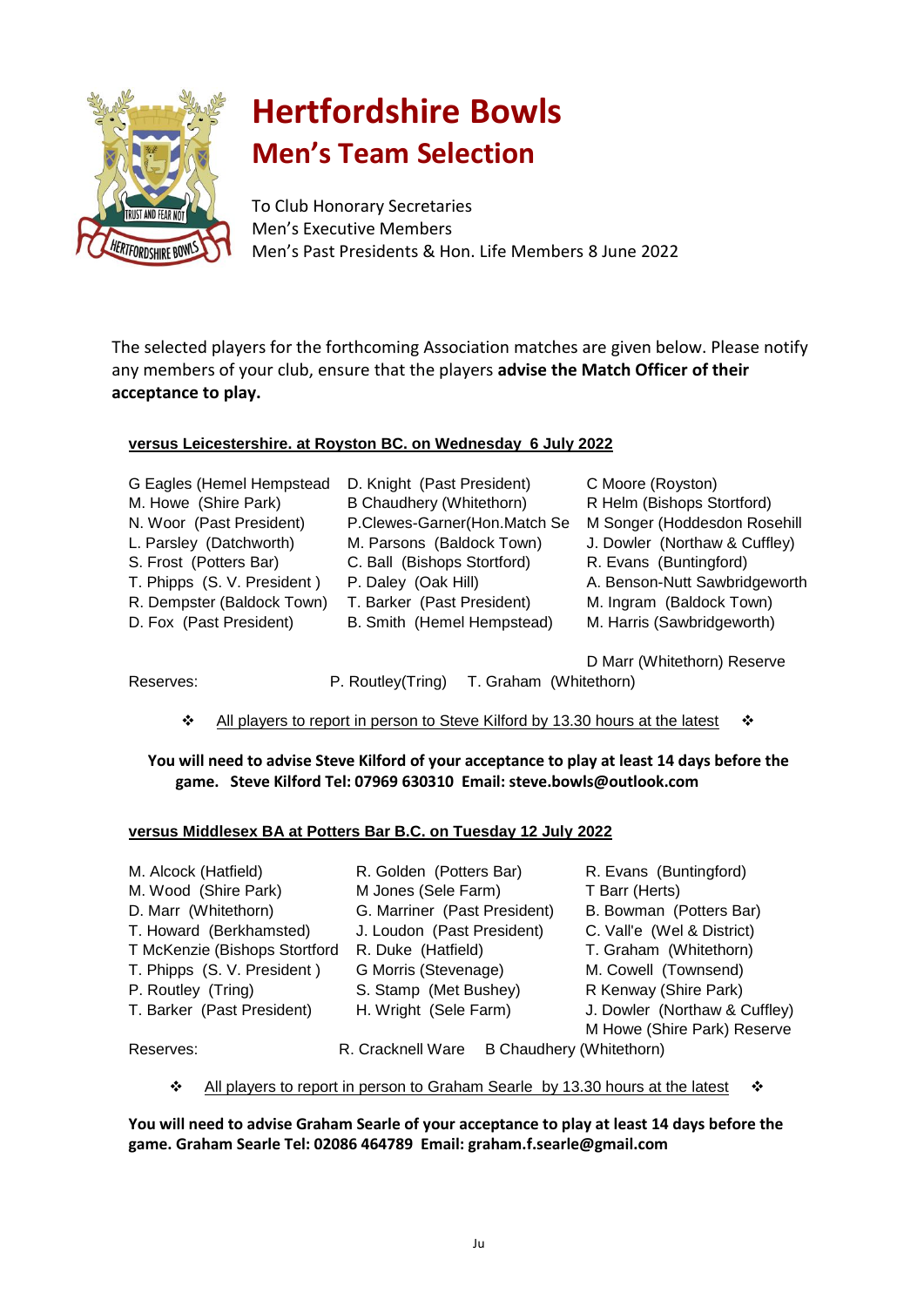

## **Hertfordshire Bowls Men's Team Selection**

To Club Honorary Secretaries Men's Executive Members Men's Past Presidents & Hon. Life Members 8 June 2022